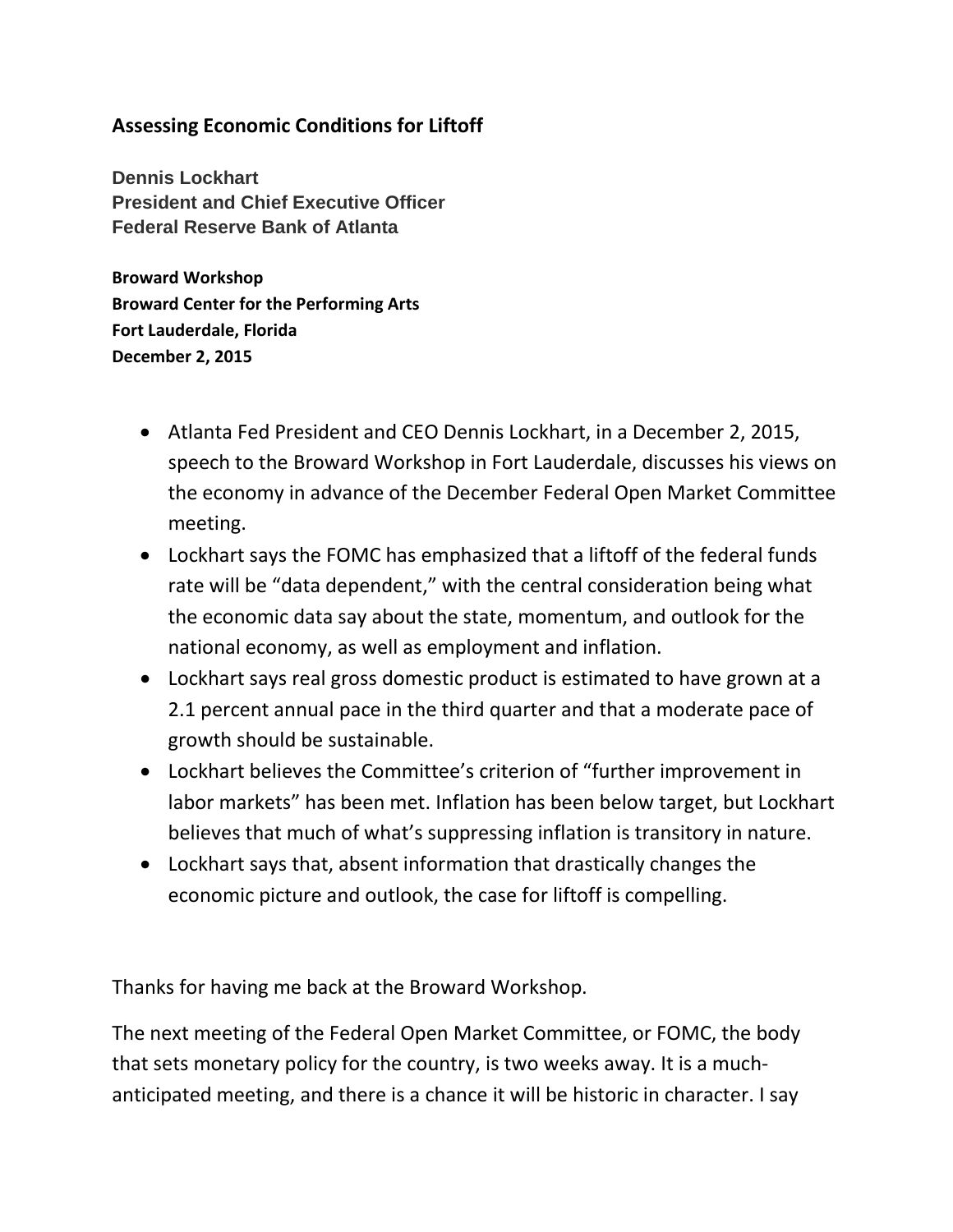"historic" because I expect the Committee to consider, as it has in recent meetings, the first increase in the policy interest rate in nearly 10 years. And it's been seven years since the federal funds rate was first set at effectively zero. The public has come to know the potential first rate rise as "liftoff."

I won't predict what the Committee will do. But I can give you my personal views on the considerations involved in such a decision. I have to emphasize that you'll hear my personal views. I am not speaking for the FOMC or the Federal Reserve.

My views on what's important in a decision to raise rates for the first time in almost a decade parallel the criteria the Committee set out back in March of this year.

By way of background, Congress has directed the Federal Reserve and the FOMC to pursue two principal objectives in formulating monetary policy. They are price stability and maximum (or full) employment. This is the so-called "dual mandate" under which the FOMC operates.

Back in March, we established two conditions for a decision to lift off. They are consistent with the dual mandate. We said we want to see "further improvement" in labor market conditions. And we said we want to achieve "reasonable confidence" that inflation will firm up and converge to our target of 2 percent in the medium term.

The Committee has also emphasized, and has repeated often, that a liftoff decision will be "data dependent." This simply means that we'll be guided by the numbers. That is to say, the central consideration will be what the economic data tell us about the state, momentum, and outlook for the national economy, as well as particulars regarding employment conditions and inflation.

Since I am just two weeks away from having to weigh in and ultimately vote on this important decision, my staff and I are getting close to a last review of the overall picture suggested by the data. I'm approaching this exercise in the spirit of a final accounting. I'm going to walk you through its highlights. As I move through the key data elements, I'll provide some commentary on how reliable—in a final accounting sense—I consider the information we have. I judge reliability in terms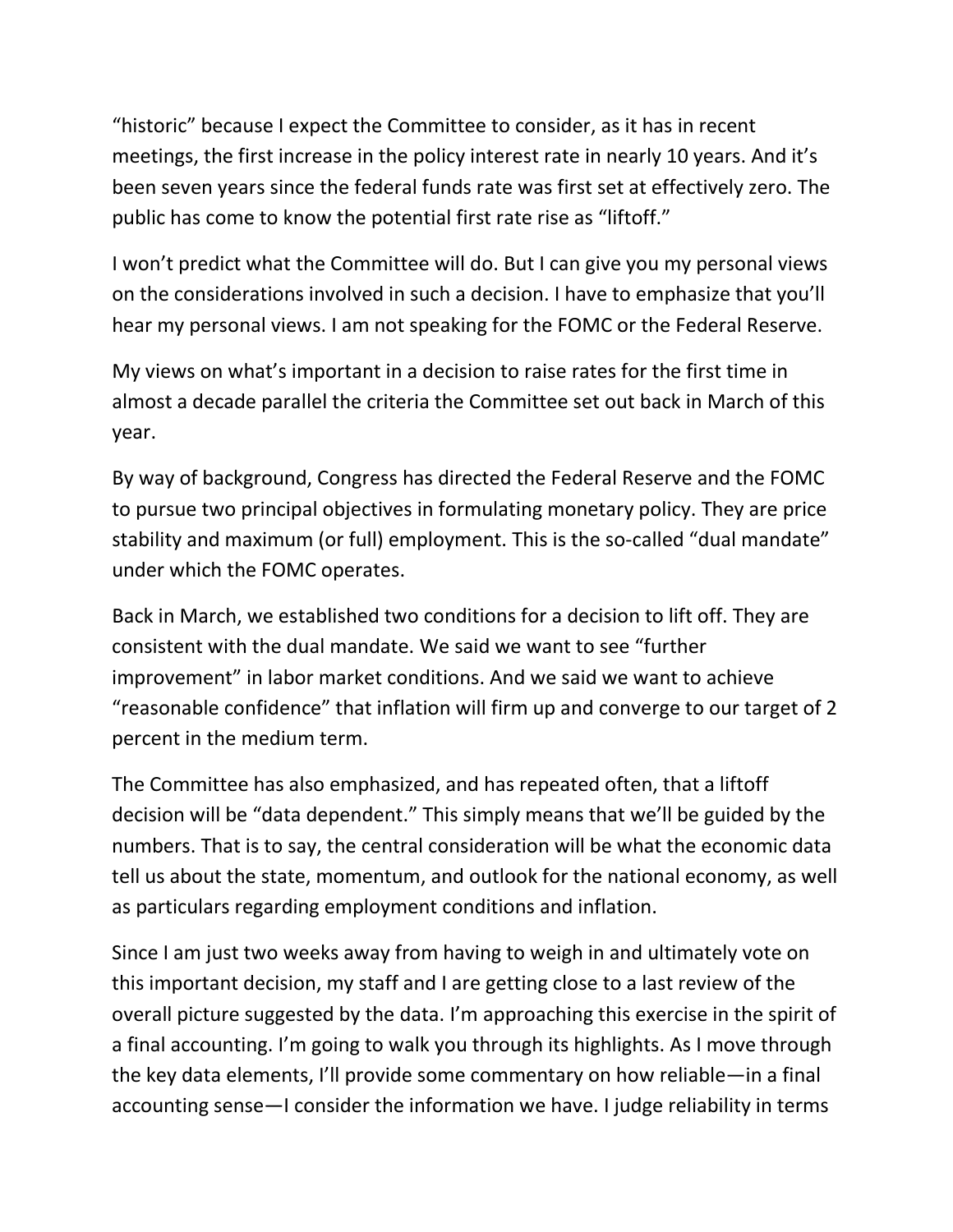of how noisy the monthly and even quarterly data can be, how subject they are to material revision, and how significant is the standard error around an economic statistic. These tests help me judge how much confidence we can have in the signal quality of incoming data.

## I'll start with the economic top line, so to speak. That is **growth of gross domestic product**, or **GDP.**

Real GDP is estimated to have grown at a 2.1 percent annual pace in the third quarter. Excluding weakness in the export sector as well as inventory reductions, the component of GDP called real final domestic demand rose at an annual rate of 2.9 percent. This demand growth was largely due to strong consumer spending. I currently expect some slowing in the pace of consumer spending in the fourth quarter, which will dampen overall domestic demand a bit. I base this assessment on the Atlanta Fed's real-time GDP tracking tool, called GDPNow, which processes incoming data on economic activity into an estimate of GDP and its components.

I would characterize quarterly GDP growth estimates as being of medium reliability. They are subject to frequent, and sometimes sizable, revisions. As another check on the GDP growth numbers I just cited, we can look at a second method that calculates gross domestic income, or GDI. In theory, GDI should equal GDP, but that's rarely the case in practice. In the third quarter, GDI rose at an annual rate of just over 3 percent. This statistic seems to support the conclusion that the economy is growing at a solid pace in spite of ongoing headwinds coming from global conditions and the strong dollar. All things considered, I think a moderate pace of growth should be sustainable.

Let me turn now to **employment**. We have in hand data through October. The October monthly nonfarm payroll growth calculation came in at 271,000. We'll get the November numbers this coming Friday. Monthly employment data are not terribly reliable. But a run of strong numbers for an extended period of time—like the average gain of 234,000 jobs per month we've experienced the past two years—gives me substantial confidence that the employment growth trend is for real.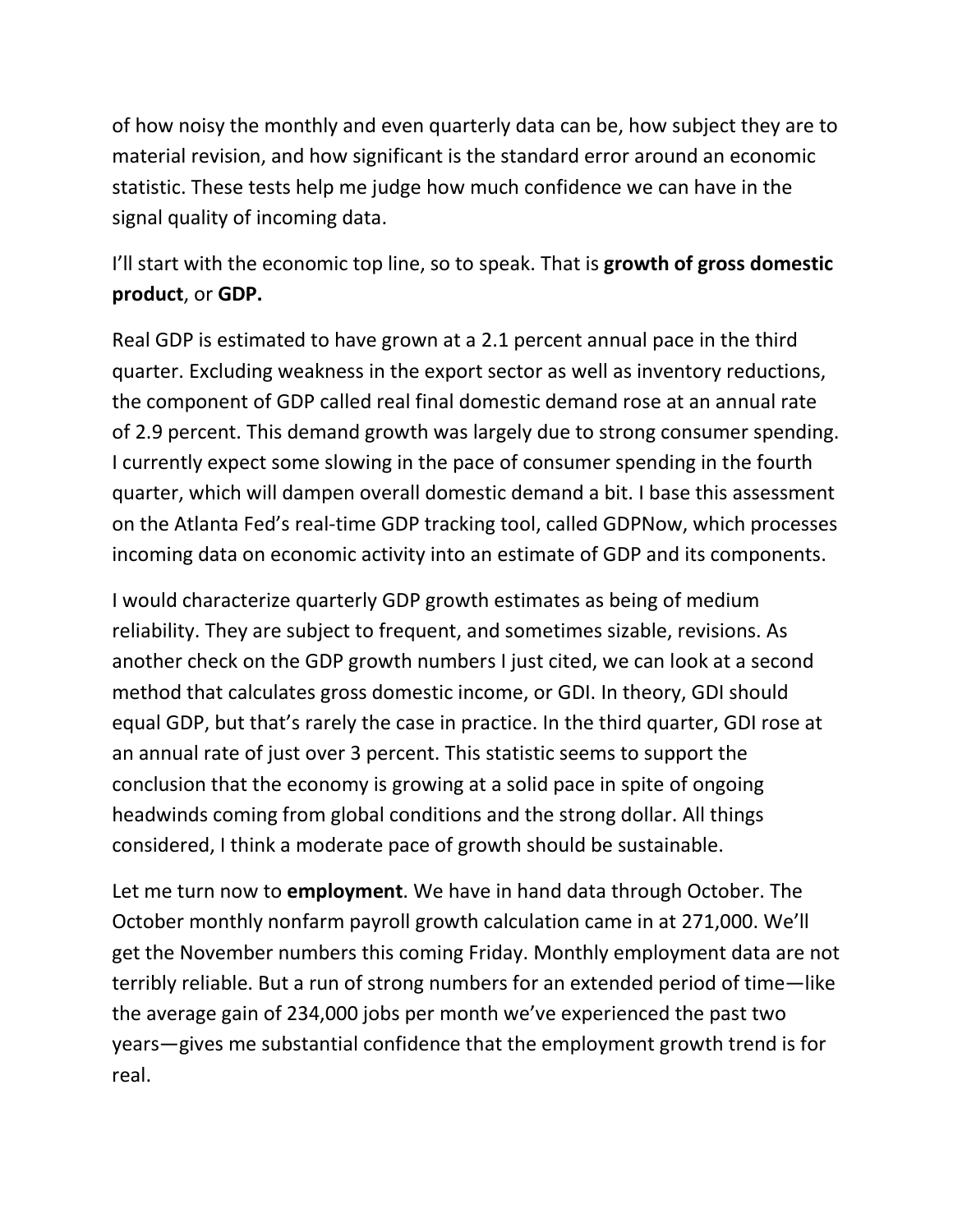The unemployment rate is perhaps the most important employment statistic in the mind of the public. It improved to 5 percent in October. A broader measure of unemployment and underemployment, known as U-6, tracks involuntary parttime workers and potential workers available for work but not currently looking for a job. This measure hit 9.8 percent in October, more than 7 percentage points lower than its peak in early 2010, and it has fallen a full percentage point since March.

In my opinion, the Committee's criterion of "further improvement in labor markets" has been met. And further "further improvement" is certainly attainable.

I think the economy is closing in on full employment. As we approach that condition, I would expect to see confirming evidence that labor markets have tightened up. Such evidence might come in the form of wage growth. The trend in wage growth has been weak for some time, but it may be picking up. In October, average hourly earnings increased at a 4.4 percent annual rate, well above the postrecession trend of just over 2 percent. But, as I said, a month does not a trend make.

To circle back to growth drivers, solid job gains and rising household incomes should contribute to a favorable spending outlook. Growing demand should encourage further hiring. I think this dynamic is at work and will continue into 2016.

I'll complete this high-level review of the data picture with comments on **inflation**.

Inflation has been below target for much of the recovery, and continues so. A little background: In January 2012, the FOMC set the formal inflation target at 2 percent over the longer run as indicated by the index of personal consumption expenditures (or PCE). In defining price stability, the Committee chose to rely on the overall, or "headline," readings of the index, inclusive of volatile energy and food prices.